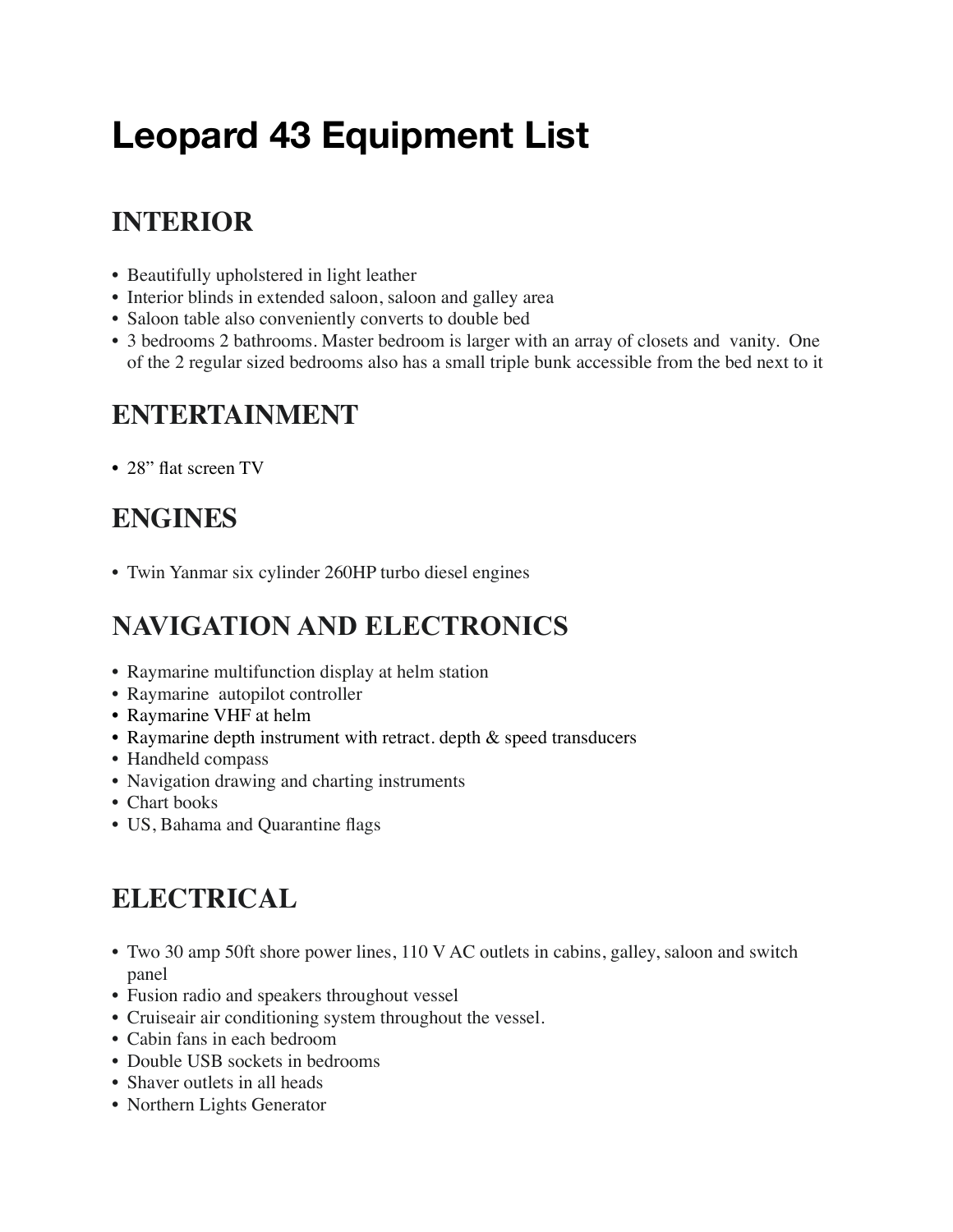## **PLUMBING**

- Jabsco quiet flush electric toilets with the option of freshwater or saltwater flushing
- Outside hot or cold shower spray

#### **GALLEY**

- Refrigerator & Freezer
- Cooking stove & oven
- Dual Keurig and basket coffeemaker
- Toaster
- Microwave
- Bullet blender machine

## **REFRIGERATION & GAS**

- Counter height refrigerator with freezer drawer in galley
- Large outside cooler
- Barbecue grill

## **DECK & HULL**

- Swim ladder
- Anchor bridles, shackle and hook
- Fenders, mooring lines and spring lines

#### **GENERAL EQUIPMENT**

• 55lb anchor

## **SAFETY EQUIPMENT**

- Fire extinguishers
- Flare kit
- Manual bilge pumps